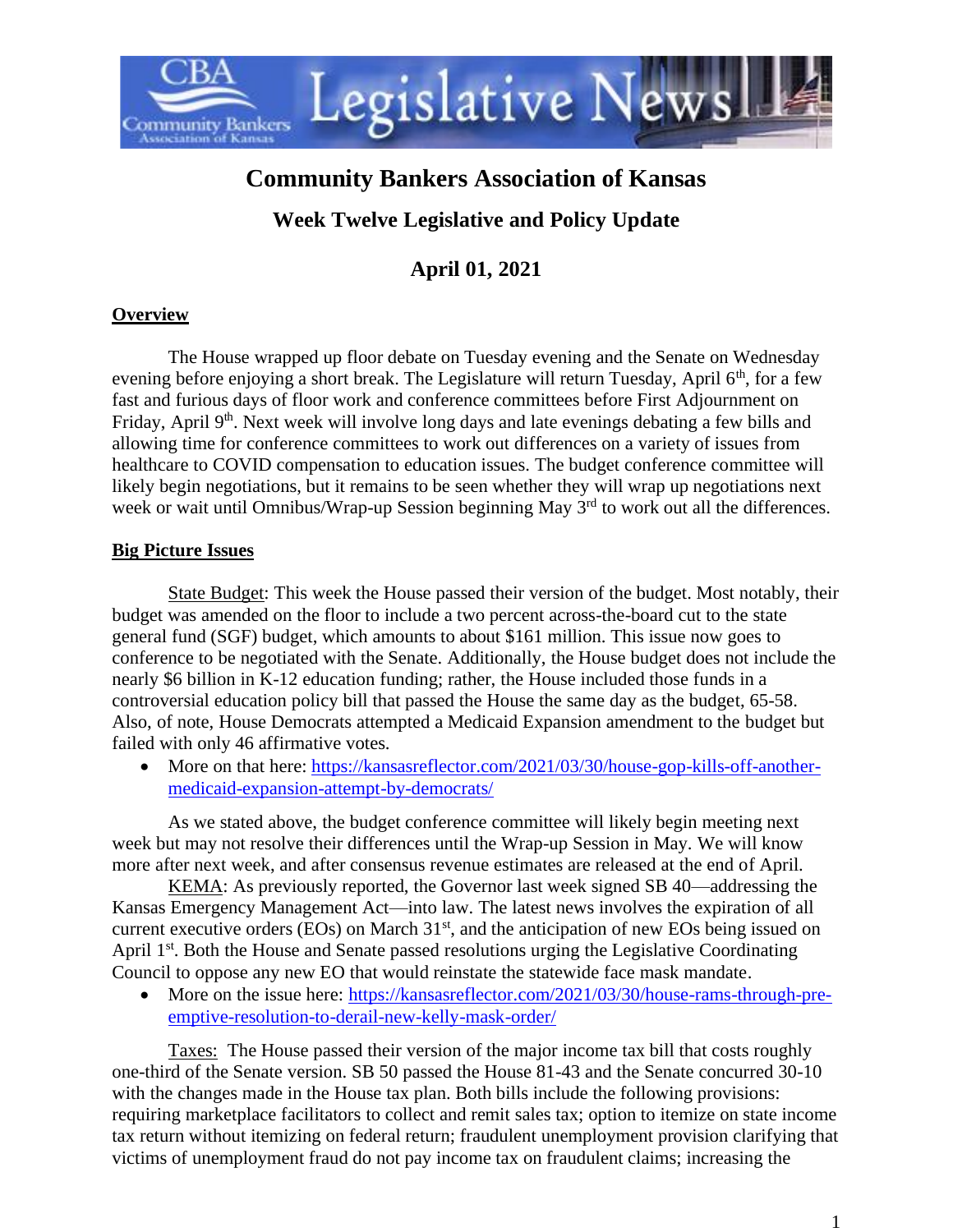standard deduction for each group; GILTI provisions; deduction of FDIC premiums; expensing deduction provisions; and unlimited net operating loss carryforward. SB 50 is estimated to cost roughly \$284 million over the next three years, substantially less than the Senate's original version, SB 22, but a veto is possible.

Looking Ahead: Much like this week, next week will be somewhat shortened but incredibly busy with conference committees meeting to work out differences before sending the agreements to both chambers to either approve or reject. There are still some major issues beside the budget to be resolved—sports wagering, property tax and COVID relief issues, and education funding and policy issues—that may be addressed next week, but likely pushed to the Wrap-up Session.

#### **Financial Institutions Legislation of Interest**

With the signing of SB 15 (Economic Loan Recovery Program and Privilege Tax legislation) into law, there are only a few outstanding financial institutions-related issues for the remainder of Session, most notably, technology enabled fiduciary financial institutions, or "TEFFIs," which received much attention this week.

- TEFFI Legislation
- House Sub for SB 98 (formerly HB 2398): Enacting the technology-enabled trust bank act, providing requirements, fiduciary powers, duties, functions and limitations for trust banks and the administration thereof by the bank commissioner and creating an income and privilege tax credit for certain qualified distributions from trust banks.
	- o Hearing in House Financial Institutions Monday, March 22<sup>nd</sup>.
	- o Link to the House hearing: <https://www.youtube.com/watch?v=wBOPGca4m40&t=37s>
	- o Conferees' testimony can be found here: [http://www.kslegislature.org/li/b2021\\_22/committees/ctte\\_h\\_financial\\_institution](http://www.kslegislature.org/li/b2021_22/committees/ctte_h_financial_institutions_and_rural_developm_1/committee_testimony/?selected_date=03%2F22%2F2021) s and rural developm 1/committee testimony/?selected date=03%2F22%2F20 [21](http://www.kslegislature.org/li/b2021_22/committees/ctte_h_financial_institutions_and_rural_developm_1/committee_testimony/?selected_date=03%2F22%2F2021)
	- o House FIRD worked the bill Tuesday, 3/30, and added an amendment that addresses the following:
		- Changes the name from "technology enabled trust bank" to "technologyenabled fiduciary financial institution."
		- OSBC will not approve application for a TEFFI charter until January  $1<sup>st</sup>$ , 2024. (Only the pilot program can operate prior to January 2024).
		- Requires the same examination standards for TEFFIs as for traditional trust companies.
		- **EXTERE** cannot use the terms trust company or trust bank when advertising. Additionally, no TEFFI advertising can imply they are endorsed by or connected to the State of Kansas.
		- OSBC will promulgate rules and regs by July 1, 2022. Those rules shall imply the same safety and soundness standards for TEFFIs as for trust companies. (Beneficient did not fully agree to this amendment).
		- On or before January  $10^{th}$ , 2022, OSBC shall provide a report to House FIRD and Senate FI&I updating the committees on the progress of the TEFFI pilot program and include any recommendations from OSBC for any legislation that may be necessary to implement provisions of this act.
		- Creates the Joint Committee on TEFFI Oversight. (5 Senators; 8 Representatives).
	- o The amendment narrowly passed out of House FIRD, 8-7, with the Chairman breaking the tie.
	- o House version as amended and bill summary: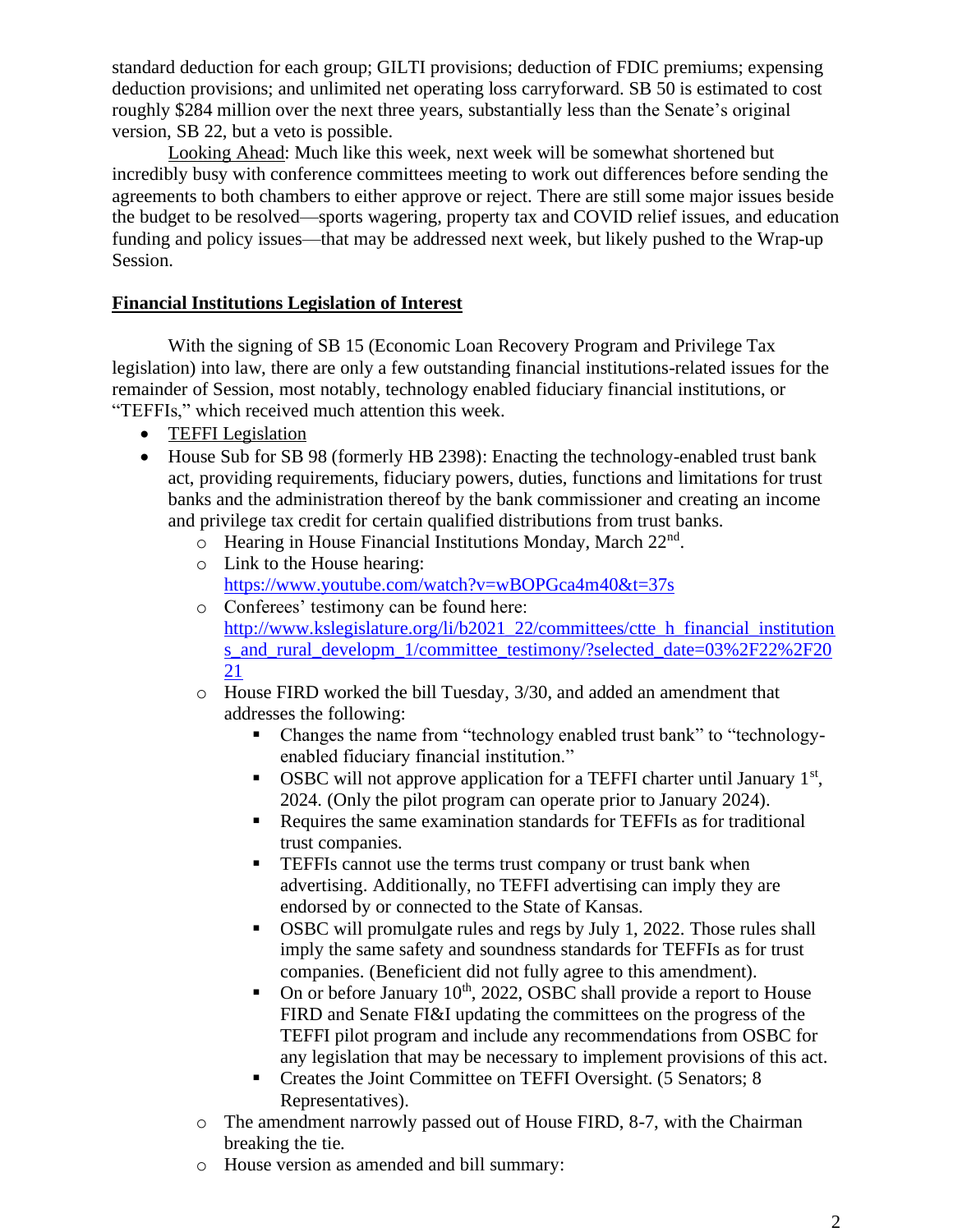- [http://www.kslegislature.org/li/b2021\\_22/measures/documents/sb98\\_02\\_0](http://www.kslegislature.org/li/b2021_22/measures/documents/sb98_02_0000.pdf) [000.pdf](http://www.kslegislature.org/li/b2021_22/measures/documents/sb98_02_0000.pdf)
- [http://www.kslegislature.org/li/b2021\\_22/measures/documents/supp\\_note](http://www.kslegislature.org/li/b2021_22/measures/documents/supp_note_sb98_02_0000.pdf) [\\_sb98\\_02\\_0000.pdf](http://www.kslegislature.org/li/b2021_22/measures/documents/supp_note_sb98_02_0000.pdf)
- o The Chair of House FIRD also indicated the possibility of an amendment on the House floor to allow OSBC to approve an application charter "on or before" January 1, 2024, if the pilot program has gone smoothly and earlier application would be warranted.
- Senate Sub for HB 2074 (formerly SB 288).
	- o SB 288 had hearings in Senate FI&I Monday and Tuesday, March 29<sup>th</sup>-30<sup>th</sup>.
	- o The committee added a similar balloon amendment as the House committee and passed the bill out as amended.
	- o Senate bill and bill summary:
		- [http://www.kslegislature.org/li/b2021\\_22/measures/documents/hb2074\\_01](http://www.kslegislature.org/li/b2021_22/measures/documents/hb2074_01_0000.pdf) [\\_0000.pdf](http://www.kslegislature.org/li/b2021_22/measures/documents/hb2074_01_0000.pdf)
		- [http://www.kslegislature.org/li/b2021\\_22/measures/documents/supp\\_note](http://www.kslegislature.org/li/b2021_22/measures/documents/supp_note_hb2074_01_0000.pdf) hb<sub>2074</sub>\_01\_0000.pdf
	- o The Senate ran the bill the following day with minimal debate or discussion and passed the bill without further amendment, 40-0.
- Other Legislation
- SB 178: Providing for trust company charter conversions.
	- o Hearing in Financial Institutions Wednesday, 2/17.
	- o OSBC brought the legislation forward. Currently, the Kansas banking code does not allow a national bank to convert to a state trust company, so this legislation would incorporate trust companies into the conversion statutes. It allows national banks to come into the state as trust companies, and state trust companies can go out of the state as national banks.
	- o The Senate Committee amended the bill to "clarify the naming standards for state banks and trust companies and establish a separate naming requirement for trust companies doing business in Kansas in law governing conversion to a state bank."
	- o Passed the Senate 39-0 on 3/3.
	- o The House Committee amended the bill to make a "technical update to the location of the naming provisions included in the Senate Committee amendment."
	- o The House passed the bill 121-1.
	- o The Senate did not concur with the House change and it will go to conference committee.
- HB 2187: Enacting the first-time home buyer savings account.
	- o House committee passed the bill out on Wednesday, 2/10, and the House passed the bill 119-3 on 2/18.
	- o Hearing in Senate FI&I on Tuesday, 3/16, and the committee passed out the bill as amended. The committee amended the bill to change the effective date from publication in the statute book to publication in the Kansas register.

### **Upcoming Activities**

The legislative schedule of hearings is updated regularly throughout the week can be found in the House and Senate calendars on the Legislature website at: [http://www.kslegislature.org/li/b2021\\_22/chamber/calendars/](http://www.kslegislature.org/li/b2021_22/chamber/calendars/)